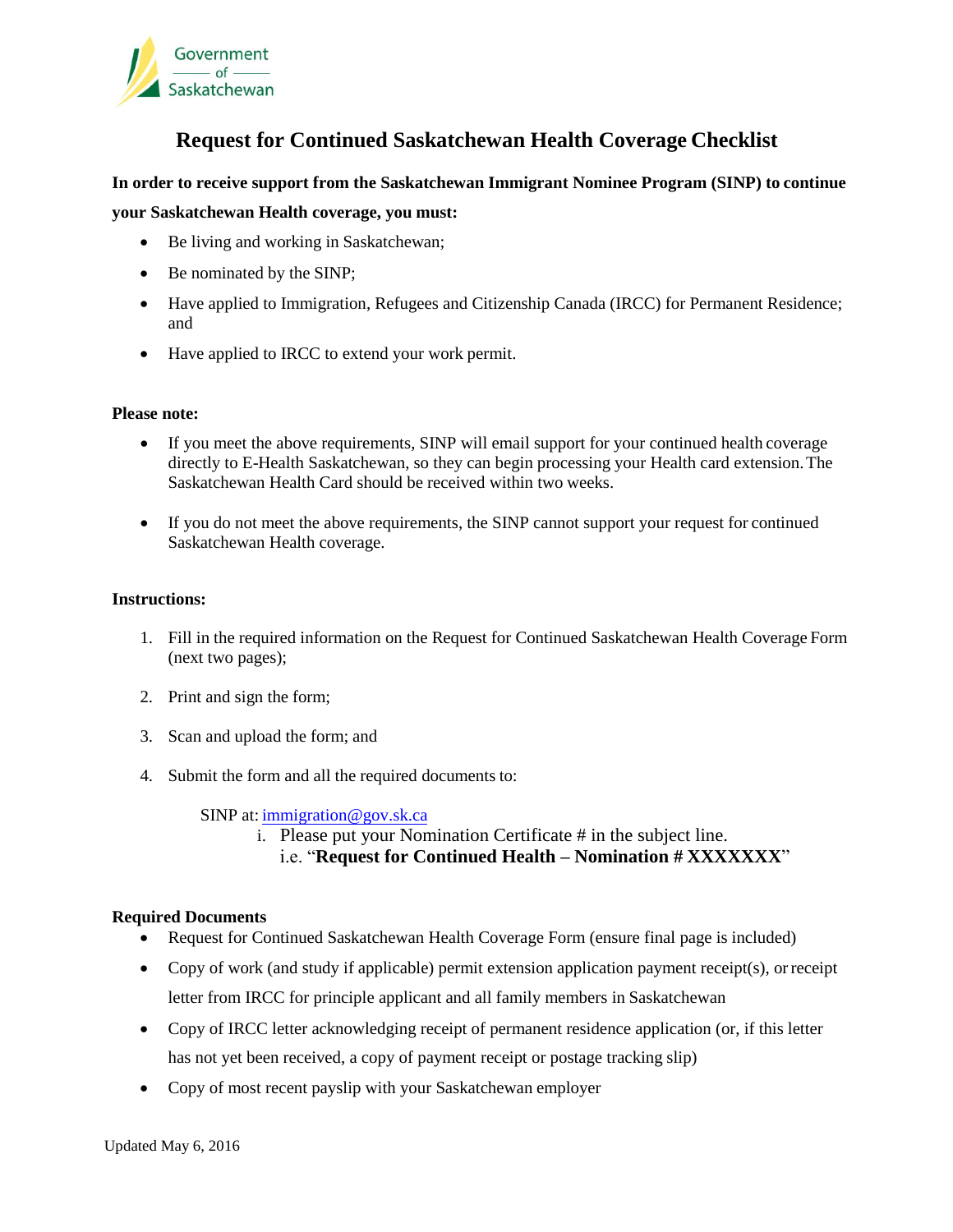

# **Request for Continued Saskatchewan Health Coverage Form**

| 1.        | Name of Principal Applicant (as it appears in passport): ________________________                                                                                                                                                                                                                                                                                                                                                                                                                    |                      |      |  |  |  |
|-----------|------------------------------------------------------------------------------------------------------------------------------------------------------------------------------------------------------------------------------------------------------------------------------------------------------------------------------------------------------------------------------------------------------------------------------------------------------------------------------------------------------|----------------------|------|--|--|--|
|           | Name of Principal Applicant (as it appears on Health Card): _____________________                                                                                                                                                                                                                                                                                                                                                                                                                    |                      |      |  |  |  |
|           |                                                                                                                                                                                                                                                                                                                                                                                                                                                                                                      |                      |      |  |  |  |
|           |                                                                                                                                                                                                                                                                                                                                                                                                                                                                                                      |                      |      |  |  |  |
|           |                                                                                                                                                                                                                                                                                                                                                                                                                                                                                                      |                      |      |  |  |  |
|           | Has your address changed since date of application for Health Coverage? $\Box$ Yes $\Box$ No                                                                                                                                                                                                                                                                                                                                                                                                         |                      |      |  |  |  |
| 2.        | SINP Nomination Number: Date of Nomination:                                                                                                                                                                                                                                                                                                                                                                                                                                                          |                      |      |  |  |  |
|           | 3. I have applied to IRCC for Permanent Residence $\square$ Yes $\square$ No                                                                                                                                                                                                                                                                                                                                                                                                                         |                      |      |  |  |  |
|           | Required document provided $\Box$ Yes $\Box$ No Date of application:                                                                                                                                                                                                                                                                                                                                                                                                                                 |                      |      |  |  |  |
|           | 4. I have applied to IRCC to extend my Work Permit $\Box$ Yes $\Box$ No                                                                                                                                                                                                                                                                                                                                                                                                                              |                      |      |  |  |  |
|           | Required document provided $\square$ Yes $\square$ No Date of application:                                                                                                                                                                                                                                                                                                                                                                                                                           |                      |      |  |  |  |
|           |                                                                                                                                                                                                                                                                                                                                                                                                                                                                                                      |                      |      |  |  |  |
|           | 5. I am currently employed in Saskatchewan $\Box$ Yes $\Box$ No                                                                                                                                                                                                                                                                                                                                                                                                                                      |                      |      |  |  |  |
|           | Required document provided $\Box$ Yes $\Box$ No                                                                                                                                                                                                                                                                                                                                                                                                                                                      |                      |      |  |  |  |
|           |                                                                                                                                                                                                                                                                                                                                                                                                                                                                                                      |                      |      |  |  |  |
| 6.        | I am currently residing in Saskatchewan □ Yes □ No                                                                                                                                                                                                                                                                                                                                                                                                                                                   |                      |      |  |  |  |
|           | Saskatchewan Health Card Number: Expiry Date: __________________________________                                                                                                                                                                                                                                                                                                                                                                                                                     |                      |      |  |  |  |
| $\bullet$ | <b>DECLARATION &amp; AUTHORITY TO DISCLOSE PERSONAL INFORMATION</b><br>I authorize the release of the information from this form and any information from my<br>Saskatchewan Immigrant Nominee Program application (as necessary) to officials of<br>Saskatchewan Health for extending my Saskatchewan Health Coverage.<br>I declare that the information I have given in this affidavit is truthful, complete and correct.<br>I have read and understand the above declaration YES $\Box$ NO $\Box$ |                      |      |  |  |  |
|           | Applicant Name (please print)<br><b>Applicant Signature</b>                                                                                                                                                                                                                                                                                                                                                                                                                                          |                      | Date |  |  |  |
|           | FOR SINP OFFICE USE ONLY:<br>As per Subsection $2(q)$ of The Saskatchewan Medical Care Insurance Act that provides authority for the Lieutenant Governor in<br>Council to declare a foreign national worker who meets the requirements to be a resident of Saskatchewan for purposes of the Act.                                                                                                                                                                                                     |                      |      |  |  |  |
|           | <b>Recommendation:</b>                                                                                                                                                                                                                                                                                                                                                                                                                                                                               | Approval:            |      |  |  |  |
|           | <b>Immigration Officer</b>                                                                                                                                                                                                                                                                                                                                                                                                                                                                           | <b>Manager, SINP</b> |      |  |  |  |
| Date      |                                                                                                                                                                                                                                                                                                                                                                                                                                                                                                      | Date                 |      |  |  |  |